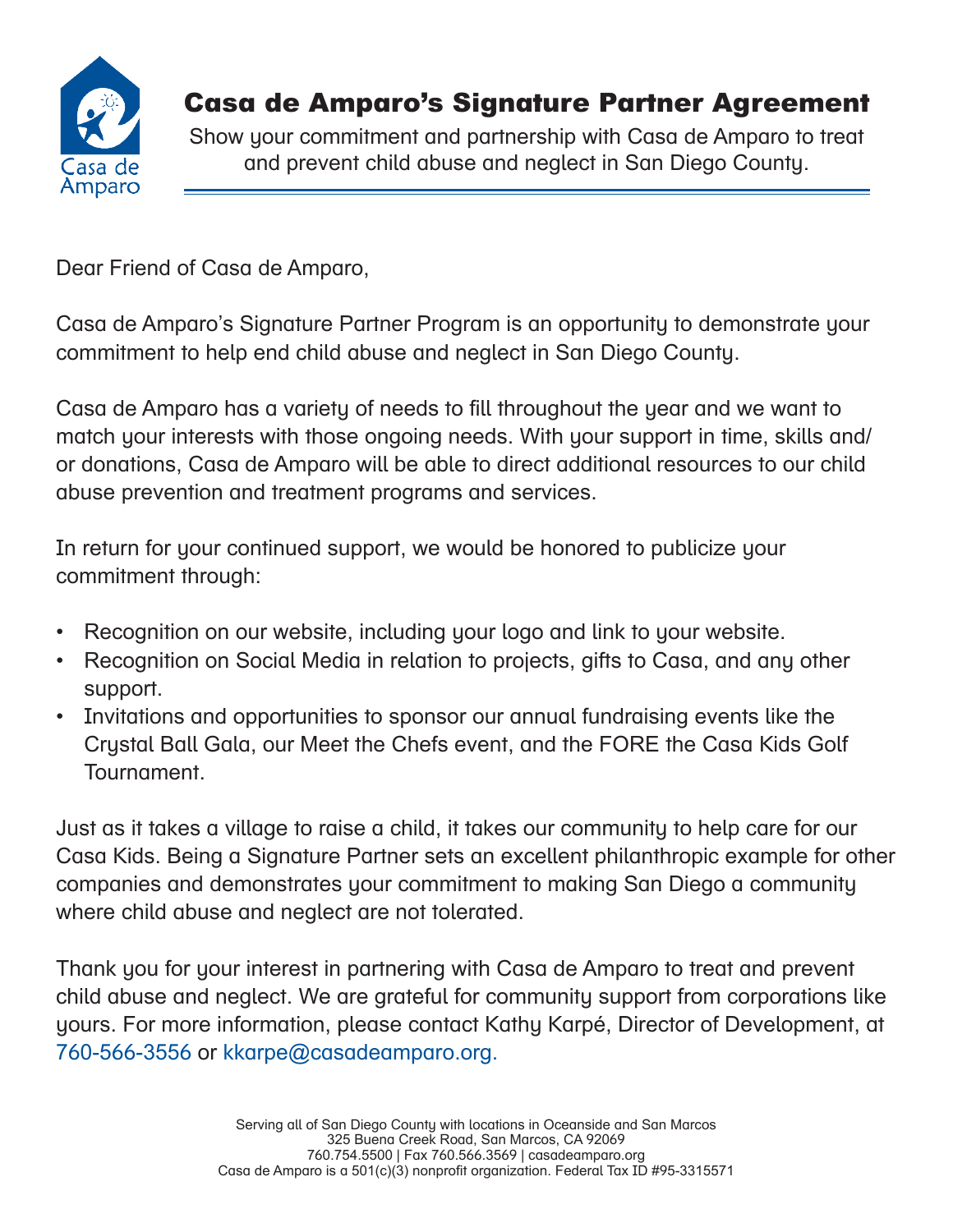

## Casa de Amparo's Signature Partner Agreement

Show your commitment and partnership with Casa de Amparo to treat and prevent child abuse and neglect in San Diego County.

| Corporation Name: | Date:    |
|-------------------|----------|
| Lead Contact:     | Email:   |
| Address:          | Fax:     |
| City:             | Social   |
| State/Zip:        | Media    |
| Phone:            | Handles: |

Our company is interested in getting involved with Casa de Amparo in the following 3 or more ways:

### Volunteer Opportunities:

- Group Volunteer Projects (Mulching, Painting, Cleaning etc..)
- Weekly Administrative or Clerical Help
- □ Introduce Casa de Amparo to Other Contacts
- $\Box$  Provide Employment or Internship Opportunities for Youth ages 18-25
- □ Support a Special Event
- $\Box$  Host a Wine Drop Party
- **T** Wrap Gifts at the Holiday Donation Center

### Donation Opportunities:

- $\Box$  Hold a Fundraising Event
- □ Sponsor a Casa Kid's Holiday Wish List
- Donate to the Holiday Donation Center
- $\Box$  Donate Used Car(s)
- **Donate Auction Item(s)**

#### Other:

| Would you like to be added to our mailing lists? $\Box$ YES $\Box$ NO |  |
|-----------------------------------------------------------------------|--|
| How would you like to be recognized in our materials?                 |  |

| NAME OF COMPANY<br>renewed annually.  |                                                                | corporation wants to be a Casa de Amparo Signature Partner by supporting the organization throughout the year in<br>a minimum of three different capacities (as indicated above). This Signature Partner Agreement will be reviewed and |
|---------------------------------------|----------------------------------------------------------------|-----------------------------------------------------------------------------------------------------------------------------------------------------------------------------------------------------------------------------------------|
|                                       |                                                                |                                                                                                                                                                                                                                         |
|                                       |                                                                |                                                                                                                                                                                                                                         |
|                                       |                                                                |                                                                                                                                                                                                                                         |
| Please return this completed form to: | Casa de Amparo<br>325 Bueng Creek Road<br>San Marcos, CA 92069 | Phone: 760.754.5500<br>Fax: 760.566.3569<br>Email: kkarpe@casadeamparo.org                                                                                                                                                              |

Sponsorship Opportunities:

| □ Special Events:                    |
|--------------------------------------|
| $\Box$ Meet the Chefs                |
| □ FORE the Casa Kids Golf Tournament |
| □ Crystal Ball Gala                  |
| Sponsor an Activity for Casa Kids    |
| □ Underwrite a Special Project       |
|                                      |

#### Promotions:

- **□ Interact, promote and share Casa de** Amparo on Facebook, Instagram, Twitter, LinkedIn, and YouTube.
- $\Box$  Host a lunch and learn to learn more about Casa de Amparo